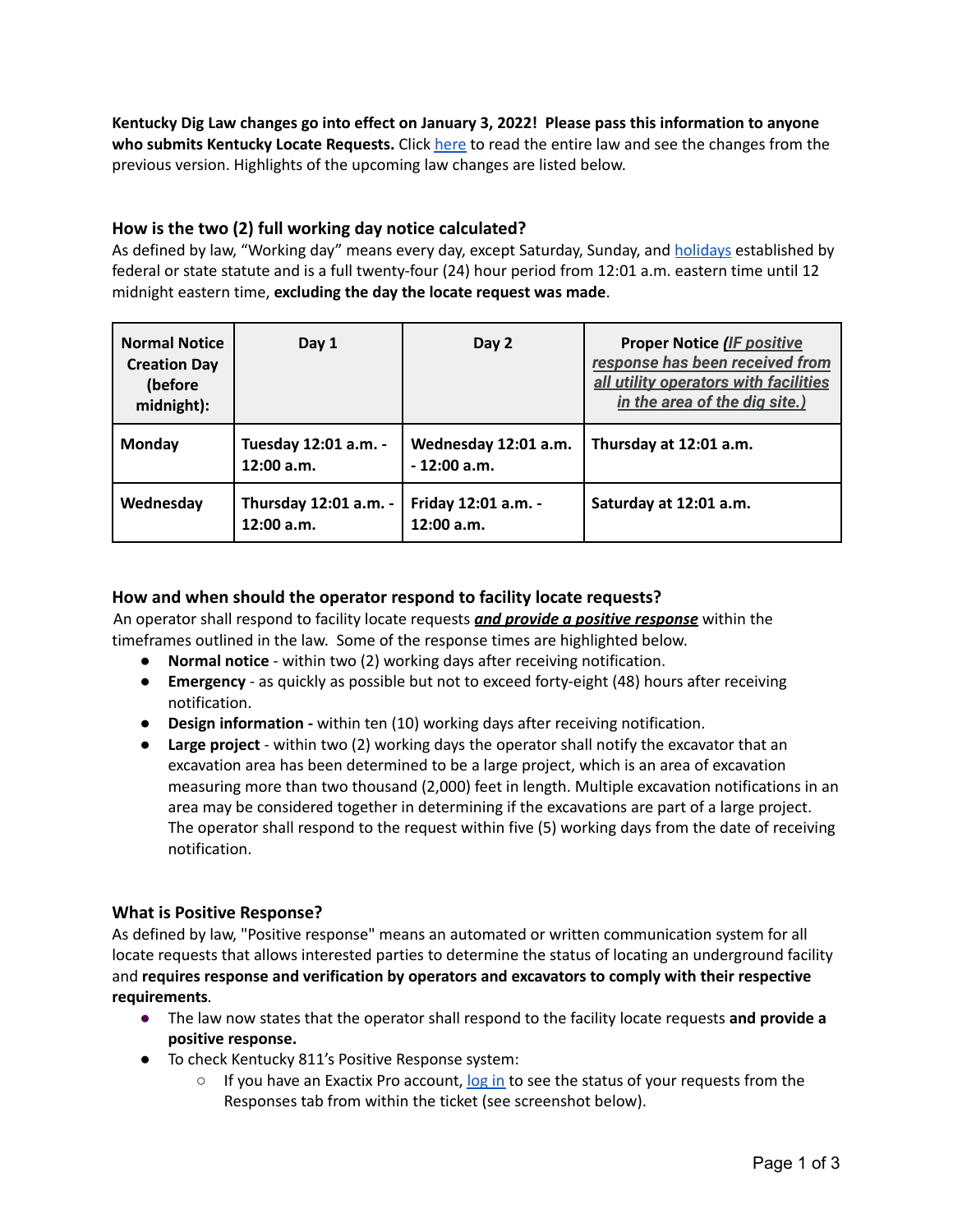○ If you do not have an Exactix Pro account but want to see the status of a request, enter the ticket number and phone number using this tool then click on the Responses tab from within the ticket (see screenshot below).



- If the member uses Kentucky 811's positive response system, an email will be sent to the address listed on the ticket using the rules below:
	- Send immediately when all members respond **OR**
	- Send at the response due date
	- If additional responses are entered after the original PR email has been sent, another email will be sent each time a response is entered
- Some Kentucky 811 members may contact you to offer updates on the marking status.
- Call Kentucky 811 at 811, or 800-752-6007, if you have any questions about utility response.

# **What happens if the operator doesn't respond?**

If an operator has failed to give a positive response within the timeframes provided above, the excavator shall submit a second notice to the protection notification center. Within one (1) working day after receiving a second notice request from an excavator, an operator shall locate its facility **and update the positive response system**.

## **What is the maximum footage that can be requested on a locate request?**

The excavation or demolition site location or locations, each of which shall not exceed five thousand (5,000) feet in length.

## **What changes were made to digging within the tolerance zone?**

As defined by law, "Approximate location," when referring to an underground facility, means:

- For underground metallic facilities and underground nonmetallic facilities with metallic tracer wire, a distance not to exceed the combined width of the underground facility **plus twenty-four (24) inches** measured from the outer edge of each side of the underground facility; or
- For unmapped or untonable facilities, the underground facility shall be located as accurately as possible from field location records and shall require notification from the operator of the inability to accurately locate the facility.

"Tolerance zone" means a strip of land at least four (4) feet wide but not wider than the width of the underground facility plus two (2) feet on either side of the outer limits of the facility. When excavation or demolition is necessary within the **tolerance zone**, the excavator shall hand-dig or use non-intrusive means to avoid damage to the underground facility**, except that mechanized equipment may be used:**

● To remove the pavement or other manmade hard surface if used during the initial penetration only to the depth necessary and if an individual other than the equipment operator visually monitors the excavation activity;